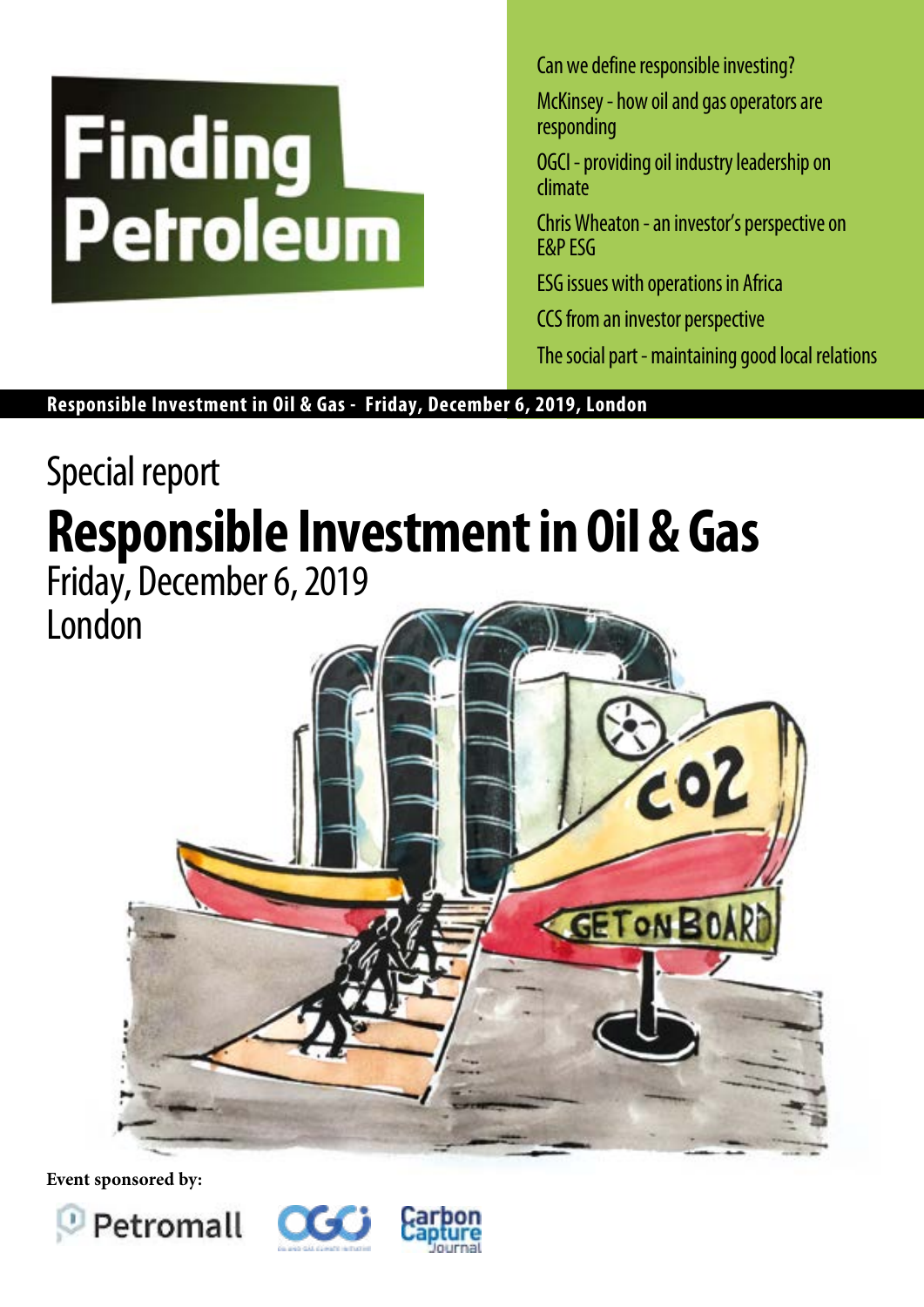

This is a report from the the Responsible Investment in Oil & Gas Event - Friday, December 6, 2019, The Geological Society London

Report written by Karl Jeffery, editor of Digital Energy Journal jeffery@d-e-j.com Tel 44 208 150 5292

### **Finding Petroleum**

**www.findingpetroleum.com** Future Energy Publishing, 39-41 North Road, London, N7 9DP, UK www.fuenp.com

Conference producer - David Bamford Report author - Karl Jeffery Layout - Laura Jones, Very Vermilion Ltd Photos - Avinga Pallangyo

### **Note:**

Some of the slides and videos from this event can be downloaded free from the Finding Petroleum website event page **www.findingpetroleum.com/ event/15e53.aspx**

# **Responsible Investing in Oil and Gas**

"Responsible investing" and "ESG" (Environmental, Social, Governance) are terms we are hearing more and more – with \$12tn of funds orientated towards ESG in the US alone.

But not much of these funds are finding their way to oil and gas companies, even ones which do much more than the minimum about ESG, including involvement in carbon capture and storage schemes, and which can provide good returns to investors. Our event explored better ways that "ESG investors" might get confidence that their portfolio companies are developing suitable ESG activities.

There are opportunities for investors here. The oil and gas industry is already suffering from poor liquidity and share price volatility and a high cost of capital, and its share prices undervalued compared to its peers, perhaps a result of climate concerns.

Perhaps better communications would help. This was a theme of an opening talk by event chairman Greg Coleman, chairman of oil and gas consultancy Petromall and a former head of investor relations with BP.

In his former employment, "NGOs were much more active in persuading us to do something than any of our investors were. I would have a continuous stream of phone calls asking what we were doing about climate change, biodiversity, safety, you name it," he said.

One example was a conversation he had with Greenpeace. "Greenpeace do understand these issues. We learned to respect them since they do have something to bring to the table. If you treat

them 'sue them so they stop interfering' – as one company is doing right now –you're going to get an antagonistic outcome.

"We had several really constructive meetings with Greenpeace. I'm not a supporter of the extreme actions that Greenpeace undertake but I think they bring something to society."

Mr Coleman said that the current market valuations for oil and gas companies, large or small, is "way below what internally they would consider to be their value." Even Saudi Aramco struggled to get the interest in the company's shares which the owners were looking for.

There is not much buying and selling of shares going on in the market, which means that any disappointing news means there are many more sellers than buyers, and the opposite also happens. "It causes extreme volatility in the share price," he said.

The industry is less attractive to private equity investors, who today are typically looking for 3-5 times their initial investment within 3-5 years, which usually equates to a 20-25 per cent return. This is quite difficult for the oil and gas industry to achieve.

Whether investment companies undertake a serious screening of their target companies is a different question. "They all say they do. My assertion would be, they go through a checklist, they don't really know whether a checklist is

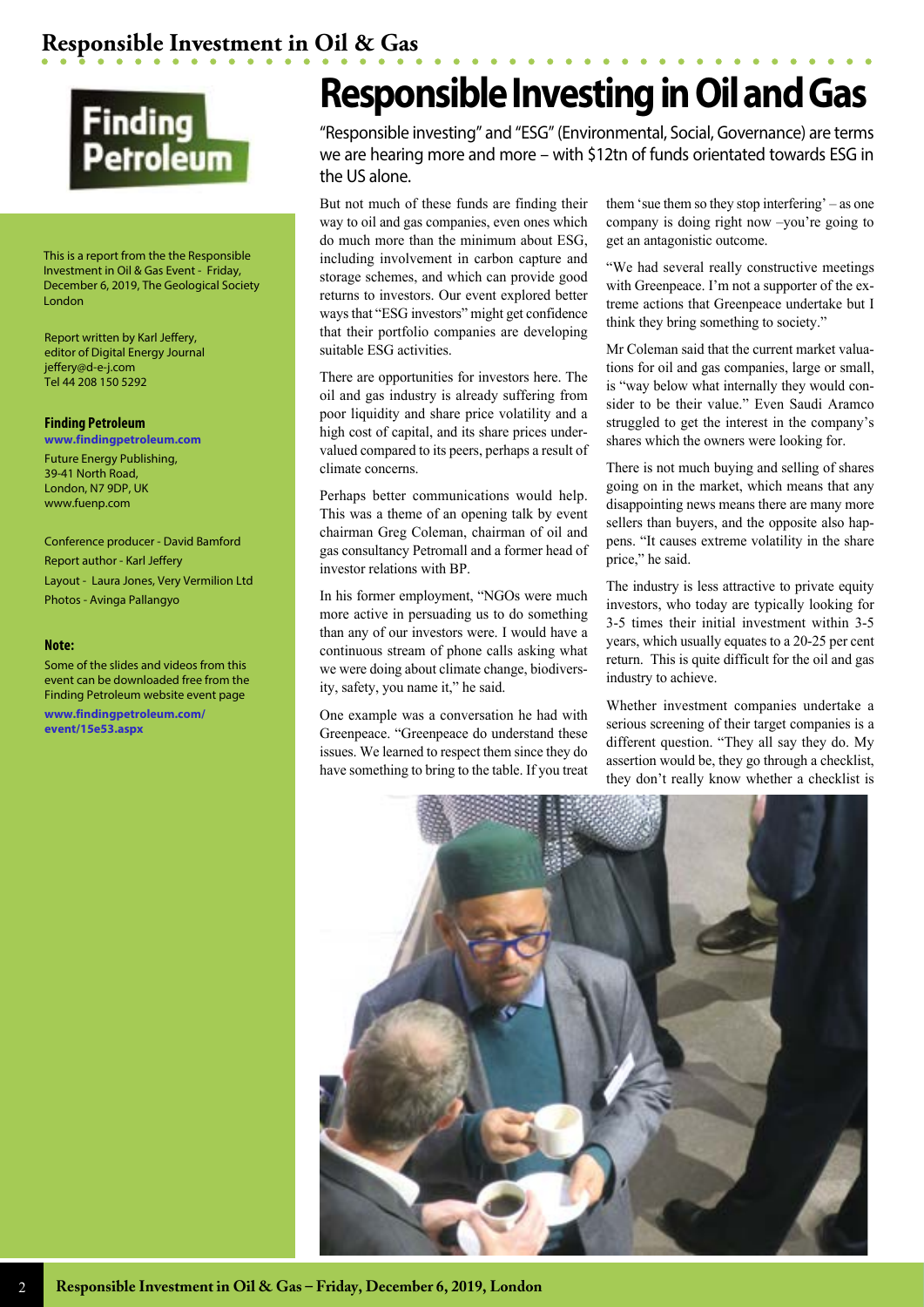meaningful or not," he said.

 $\bullet\quad\bullet\quad\bullet\quad\bullet\quad\bullet\quad\bullet\quad\bullet\quad\bullet$ 

Data from Morgan Stanley showed that over 2004 to 2018 there was no obvious different in returns between "ESG investors" and traditional investors – neither better or worse. "So many investors say, it doesn't matter, we'll just invest in the best company we can see and let the market determine if we're right or wrong."

Mr. Coleman presented some ESG related statements from an announcement by Oil and Gas UK, the UK oil and gas industry association. "Tell me if you think this is persuasive to their audience – stakeholders – that they are doing a good job of managing their Environmental and social impact," he asked conference delegates.

They say they are reducing CO2 emissions from operations by 3 per cent. "Frankly, that's not going to meet society's expectations," he said.

They say they only contribute a very small amount to emissions of CO2 in the UK. But this is ignoring the impact of their product use on CO2 emissions – they are just talking about their operational emissions.

They say they only dump 21,000 tonnes of cuttings into the sea. "It sounds like a big number to me," he said. "Some people would have said years ago, it's a big sea and a small amount of cuttings."

Only 120,000 tonnes of waste are generated. Only 73 per cent of chemicals are low hazard chemicals when disposed.

This is not the way to persuade people that they should follow us and support us in our industry," he said. "If this is the way the Oil and gas association is trying to promote themselves, they might want to consider how this is perceived by their stakeholders."

Mr. Coleman noted that many rating agencies have developed scorecards to rate companies on environmental and social governance.

"I don't think they are all that meaningful, as soon as you take a second level into some of these scorecards, you realise that it is done by someone sitting in an office in Canary Wharf or New York looking at a company who's got operations all over the world. So, tell me how they actually know these things are meaningful."

# **Myths and problems**

The event exposed two part-myths which appear to be widely believed by E&P institutional investors.

The first part-myth is that ESG performance is aligned with shareholder returns. This is not seen in data of past financial performance of "ESG funds" compared to others. And achieving ESG performance in many cases can be very expensive - such as investing in carbon capture and storage schemes and environmental mitigation. It is also a myth that oil company valuations should be downgraded since they are based on the value of reservoirs they own and may never be able to produce, since oil and gas consumption is expected to be an important component of the energy future for several more decades. Expecting ESG performance to be aligned with shareholder returns sounds like wishful thinking.

This does not mean that investors should not seek out "high ESG" funds. Behind investment funds and pension funds are individuals, often grandparents, who, quite reasonably, do not wish their money to be invested harming the world their grandchildren will live in. But this leads to a problem - how do investors discriminate between choices? There is a wide range of audit schemes, but, as we heard in the conference, reasons to be sceptical about their quality and 'on the ground reality'. The data is not consistent or gathered together in a way which makes it easy to compare. Investment funds have also laid off many of their in-house industry experts.

The second part-myth which many "ESG" investors appear to believe is that everything about the oil and gas industry is bad when it comes to climate. There is much about fossil fuel companies which needs focus, and it is directly and indirectly responsible for 42 per cent of CO2 emissions. But the oil and gas industry has the capacity to do much from operational improvements to product improvements to carbon capture and storage to mitigate this, if regulators and investors would support it. And the industry can do good in many other ways, such as when it operates responsibly in developing countries. But again, investors have difficulty discriminating between choices.



# **ShareAction – defining responsible investing**

UK charity ShareAction defines and promotes responsible investing, and shares data about how institutional investors compare. CEO Catherine Howarth told the story

ShareAction, based in London, is a charity which promotes responsible investing and publishes data about which investment groups are most responsible, a "watchdog in the global investment sector". It also highlights whether investment groups can make a credible claim to understand what their investees are doing.

"There's a lot of hype, blather and nonsense in the field of responsible investment. It is part of our role at ShareAction to try to cast a little bit of useful light on that, help people know what's for real," she said.

"Responsible investment has been defined as "an approach to investment that explicitly acknowledges the financial relevance to the investor of ESG factors and of the long-term health and stability of the market as a whole."

This definition addresses the fact that com-

panies may be less valuable in a future world which places much higher restrictions on CO2 emissions, amongst other things.

In practice "responsible investment" is largely about engagement with companies, and involves investors having a more active dialogue with the boards of companies in their portfolios, and making more active use of shareholder rights," she said.

Responsible investors are also expected to be collaborative. Large investment portfolios are highly diversified, so companies limit their exposure to any one company, but that also means they limit their influence – and need to collaborate with other investors to drive any change.

An illustration of the drive to responsible investing is a story that the Japanese government pension fund moved assets from



*ShareAction CEO, Catherine Howarth*

Blackrock to other global fund managers, including Legal and General Investment Management, who had – they thought - a more credible responsible investment pro-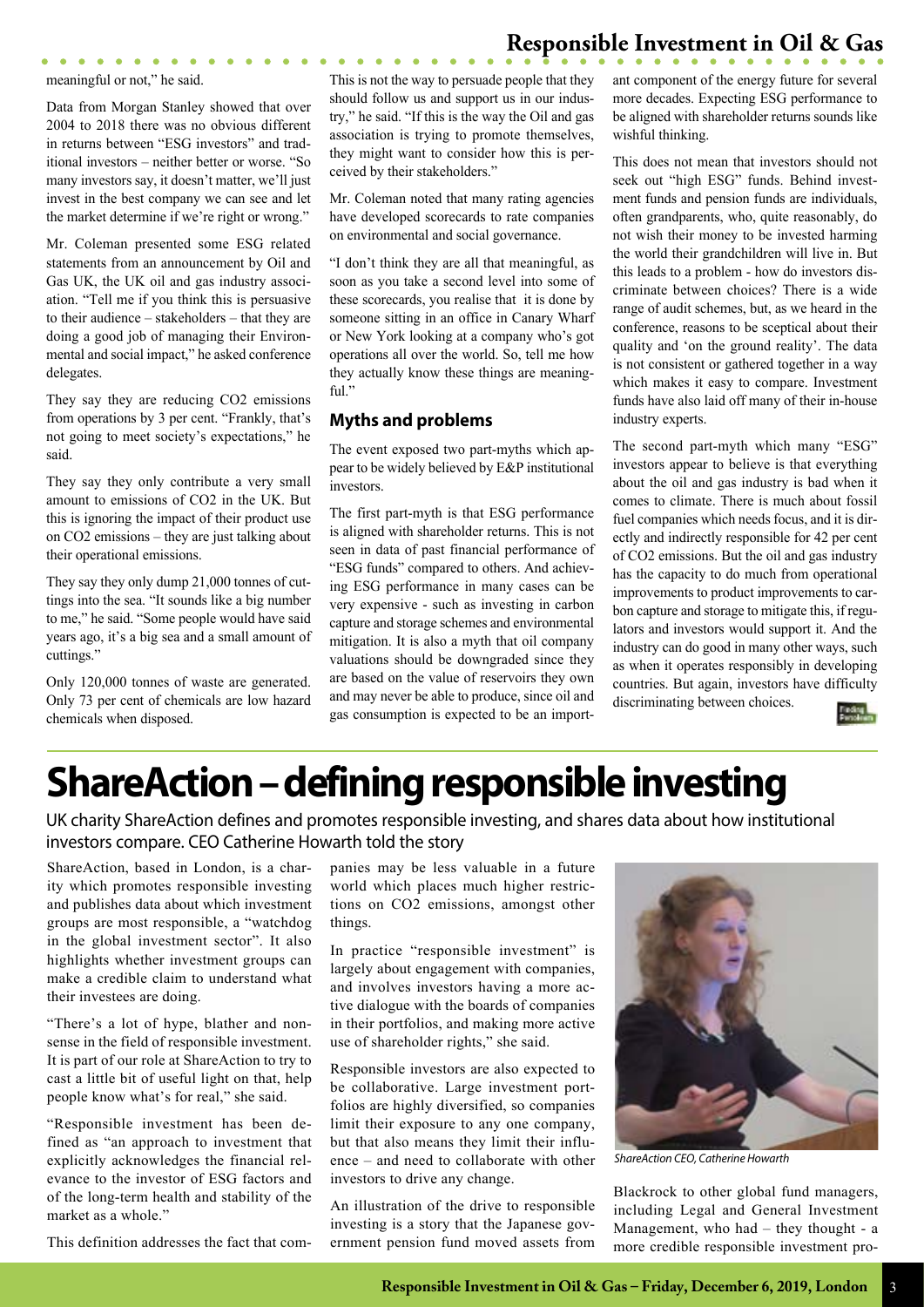cess. "The basis is that they were unimpressed by Blackrock's voting, stewardship and overall engagement with ESG risks and issues in the companies in those portfolios," she said.

There is often a gap between what investment groups promise their stakeholders about what they do, and what happens in practice, she said.

For example, 2250 investors, representing \$85tn of assets, more than half the global total in capital markets, have signed up to the Principles for Responsible Investment (PRI), she said.

ShareAction is doing a review of the 75 largest fund managers in the world, all signatories to PRI, and found that their performance in responsible investment is actually "highly variable. Standards and seriousness about this is a seriously mixed bag," she said.

### **Different factors**

Not all industry sectors are put under the microscope by responsible investors. The apparel sector has a huge environmental impact, yet this has been neglected whilst concerns about human rights and labour have dominated. Environmentally, the oil and gas sector "has been in the headlights". "It is not always entirely logical what issues come up," she said.

ESG factors can drive opportunities as well as risks. In the food sector, for example, companies producing fake meat, which is seen as a "big trend" today, become hot shares. There are electric vehicle manufacturers also seen as being on the right side of ESG.

"The investment sector has always been a frothy place where fads and fashions came in and out - and responsible investment is no exception to that."

# **Climate**

The climate issue is "an absolutely dominant question within the field of responsible investment," she said.

The investment community has got much more focused on environmental risk following the Paris Climate Agreement (2015). Another driving force was Mark Carney, governor of the Bank of England, who in his role of chair of the Global Financial Stability Board, initiated a Taskforce on Climate related Financial Disclosures (TCFD), developing a framework for companies, investors and asset owners to report in a structured way how they are managing and considering climate risks.

"Not many pension funds have signed up to

do disclosures using this framework, but it is a globally recognized standard," she said. "There is a big debate about whether legislation should come in that mandates disclosures based on this framework. So far it is just voluntary, but I don't think that will last for long."

. . . . . . . . .

Another factor is people's awareness of how the climate is actually changing, with floods, droughts and hurricanes. Another factor investors are aware of is changing consumer patterns, such as increase in vegetarianism.

There is also legislation being brought in both in the UK and the EU requiring investors to assess climate related financial risks. Since October 2019, UK pension trustees are obliged "to produce statements of investment principles and stewardship reports that explain how they assess and manage ESG risks," she said. "From October 2020 they have to report publicly on how they are doing this. That's an interesting trend. The same is coming in at EU level."

Another factor driving market interest is the falling cost of renewables and environmental regulations.

### **How fund managers compare**

ShareAction analyses how well the world's largest fund managers, insurers and pension funds are performing on climate, with a methodology aligned with the TCFD framework. This looks at issues such as whether there are board members with a special mandate to focus on climate related risks and understand them, and how are board members' competences assessed.

It recently published studies of the 80 largest insurance companies and 100 largest public pension funds globally, including best practice guides.

"These institutions, that make critically important capital allocation decisions, are really important players if we're going to achieve a low carbon transition that isn't a real mess," she said.

A recent report published by ShareAction, "Voting Matters", looked at 57 of the world's largest asset managers and how they voted on 65 different shareholder resolutions linked to companies' climate performance.

Following the publication, "we had pension funds ringing us up from all over the world, very interested in knowing more about how they can quiz their fund managers on these climate resolutions," she said.

The research exposed a large gulf between European / Japanese fund managers and US

. . . . . . . . . . . . . . . fund managers. Top score went to UBS, which is "voting for virtually all of the 65 climate related resolutions", with Aviva, Allianz and Nikko (Japan) also at the top. Bottom is Capital Group in the US, which "didn't really support any of them".

Although there have been some US fund managers doing "quite a lot of voting in support of various shareholder resolutions."

To get more US managers taking the climate issue seriously in respect of voting behaviour, we would probably need to see investors and pension funds making decisions to allocate their assets to fund managers which are more active on climate issues, encouraging all funds to behave similarly.

Although some of the resolutions are "more aggressive", she acknowledged, giving climate friendly funds reasons not to support them. For example, resolutions which "ask for boards to transition their business models and show shareholders how they are doing it – in a way which aligns with the goals of the Paris agreement."

2020 could be quite a significant year in terms of voting and investor behaviour, she said.

 "Bearing in mind half the world's assets are signed up at least in principle to something called 'responsible investment', investors will escalate their dialogue with the world's high carbon emitters, and also – with companies that finance and insure them," she said.

"That means the insurance sector talking to itself in some cases because they are very large investors."

In 2020 we may see more shareholders of oil and gas companies voting against their auditors, for failing to incorporate climate risks and environmental regulations in their audit reports. There could be votes against the annual report, the accounts, the directors and the directors' renumeration.

"There will be dialogue going on about how investors want executives to be appropriately incentivized in line with their interests," she said.

We have seen the European Investment Bank, the largest public bank in the world, financed by all European governments, making a decision in November 2019 to entirely phase out financing of fossil fuels, including gas.

We are seeing more sell-side financial analysts talking about climate risks, for example a recent note on SASOL by JP Morgan said the company did not have a credible story for investors around its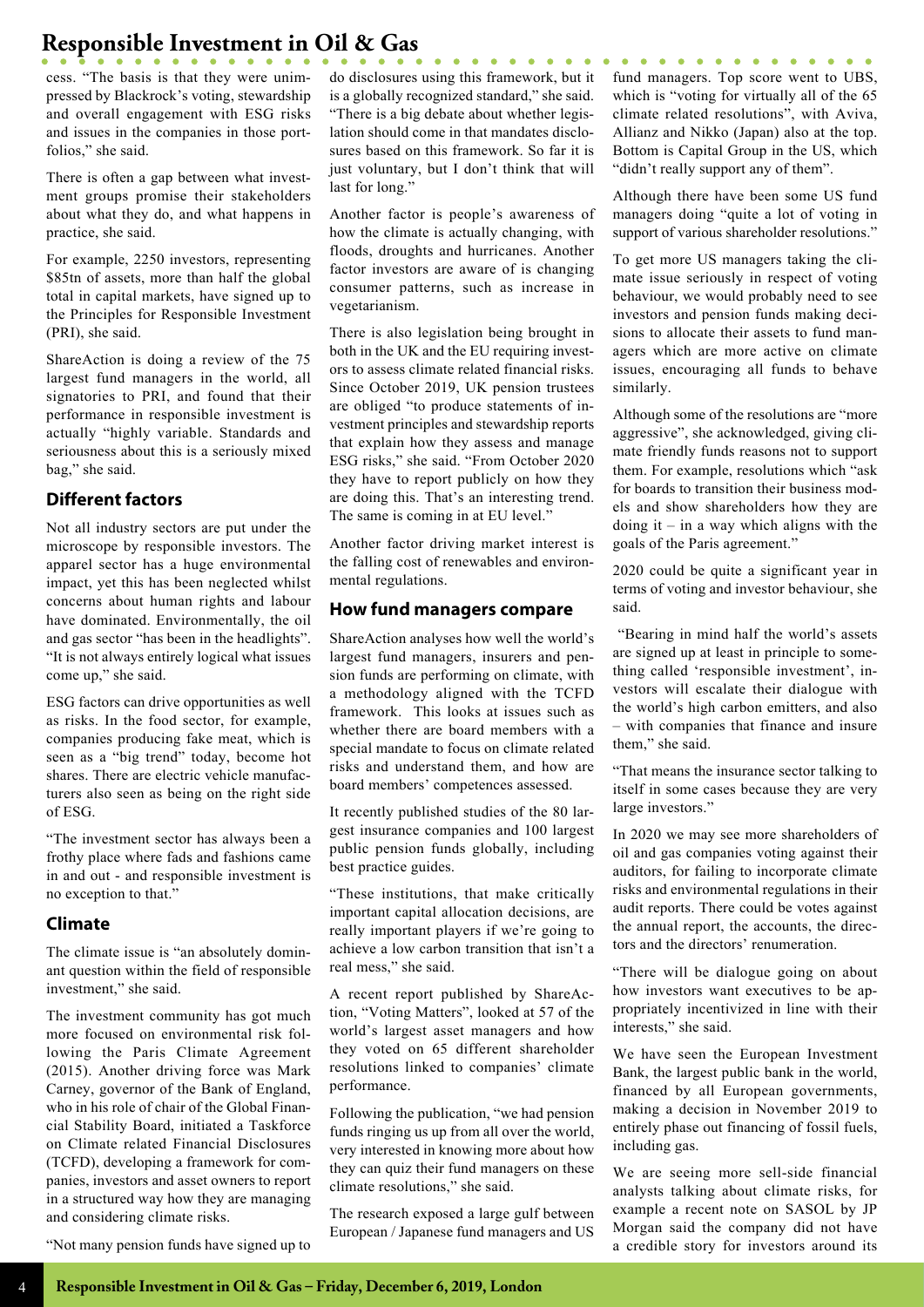management of climate risks.

. . . . . . . . . .

The International Accounting Standards Board put out a note in November 2019 saying that exposure to climate risks should be included in core financial reporting, as it can be a "material risk" for firms in a number of sectors.

ShareAction is funded by philanthropic donors, both individuals and organisations, and takes no funding from any business or investment group. It is a registered charity operating on public interest principles.

### **Questions**

One audience member asked Ms Howarth if non climate issues should be taken into account when weighing up the impact oil and gas companies have on the world.

Ms Howarth replied that she "sees the need for a very aggressive plan to provide energy for people around the world who don't have it. But I'm more positive about the potential of renewables to provide a lot of the answer to that. Climate change is enormously dangerous for those people too.

"It is an enormous question – and not one the investment community can be given full responsibility for."

Another audience member said that there were financial risks in investing in renewable energy too, having spent the past 10 years investing in clean energy and sitting on company boards, and seeing "many billions crash and burn in the clean tech area".

Ms Howarth acknowledged that "clean green investments have been a real mixed bag in terms of returns, plenty of pension funds have been spooked by that. But all investment involves risk, and skill, and there are people who have made a lot of money out of low carbon investing as well," she said.

 "We are not saying people should jump into high risk small companies in the Greentech sector. We are calling this a much more systemic challenge in which we need to achieve low carbon transition across all of the corporate community. Purposeful dialogue by supportive investors with company boards in all sector is critical to making this happen. "

Climate issues affect energy users as well as energy producers, because they also "need to go on a decarbonization journey," she said.

One audience member asked whether it is government's responsibility to set regulations around climate, which would then force the industry to change, and drive market change.

"Government is engaged in providing new regulations – which do have an impact on business," she replied. But "government moves slowly sometimes, and a lot of where government goes, is where leading companies have already moved."

ESG is designed not just for changing the world, but for investors to manage the "material financial risks relating to ESG Factors," she said. "It is part of what being prudent and effective as an investor now looks like."

We often see that "companies which manage ESG issues cleverly are more robust," she said. Although, "there remain plenty of companies which do terrible things which are profitable as well."

In terms of audit, some of the "more climate focused institutional investors" are writing to audit firms and asking them to improve the focus and capabilities they have on climate issues.

Shareholders get to vote on the auditor at every annual general meeting. "It's a nonevent – there's never any scrutiny really of whether the audit process is throwing up helpful insights. Auditors get voted through 100 per cent, 99 per cent," she said. "I do think that's an area you will see development."

"There's a lot of expertise in audit companies on ESG, on the consulting side, but not enough knowledge sharing within those audit companies to help with a high-quality climate risk management audit focus for the future."



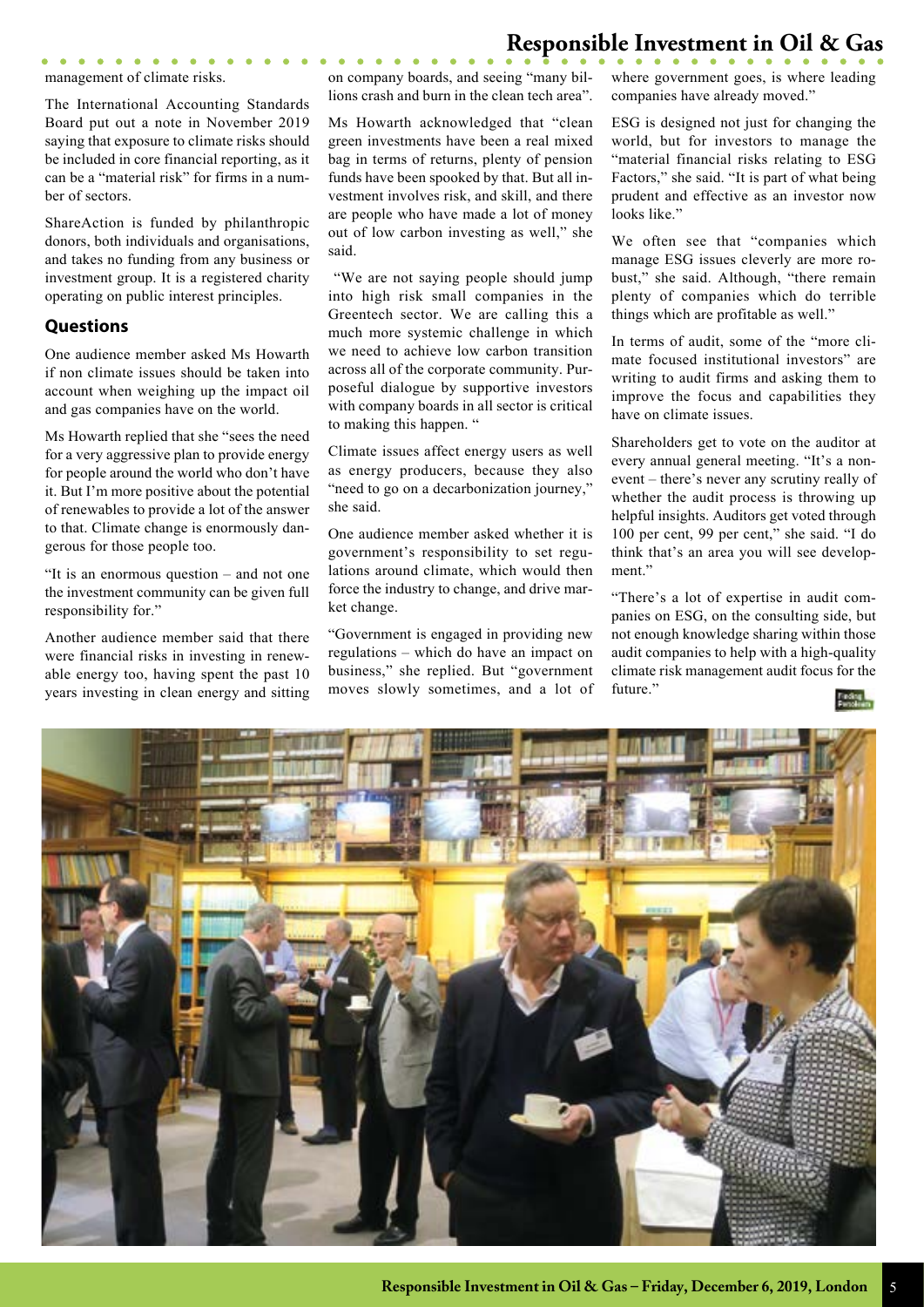# **McKinsey – how oil and gas operators are responding**

Chantal Beck, partner in McKinsey's London office, specializing in oil and gas energy transition and decarbonization, talked about how oil and gas operators are responding to climate concerns on a strategic and operational level.

"We've seen increasing interest and societal pressure around energy transition," said Chantal Beck, partner in McKinsey's London office, specializing in oil and gas energy transition and decarbonization.

"We think that's making a big impact of how capital is flowing in the oil and gas sector," she said.

The potential impact on the oil and gas industry can be assessed by considering a number of different possible pathways. For example, if society is to get on a 1.5-degree scenario, it means a need to reduce CO2 by 60 to 80 per cent, which will have implications on oil demand.

McKinsey estimates that would mean electric vehicles comprised 81 per cent of all new car sales in 2050, a big jump from about 1 per cent now. There would be a big corresponding change in liquids demand.

It estimates that plastics recycling would need to increase from 4 per cent now to 23 per cent in 2035 and increasing further to 2050.

Hydrogen could comprise 18 per cent of the "energy mix" by 2050.

The marine sector will have choices for future fuels – will tankers run on LNG or synthetic fuels or hydrogen. What are the required infrastructure investments and what is the timing?

Many people talk about planning for a 1.5-degree scenario, but many companies also doubt if it is feasible. There are questions about whether or not the build out will "happen or materialize at the pace that's required."



*Chantal Beck, partner in McKinsey's London office*

Ms Beck highlighted a number of factors that are "really catalysing the commitment around the energy transition".

There has been a 60-70 percent cost reduction in solar and wind over the last 4 years, "which has dramatic implications in terms of thinking through the transition." The declining cost of renewables is supporting decarbonizing some oil and gas operations.

There are discussions about the relative costs of grey (normal), blue (gas derived, carbon sequestered) and green (renewables derived) hydrogen.

"We see the economics of green hydrogen are still further out. But in very local markets where you have very cheap access to renewable energy, companies are starting to pilot hydrogen production."

"We're starting to see oil and gas companies becoming increasingly transparent around their commitments, making commitments either as individual companies or as a collective," she said.

For example, OGCI is a group of oil companies making a commitment to reach its methane intensity target of 0.25% y 2025.

The oil and gas sector is coming under increasing societal pressure. In 2009 it ranked 14th more popular employer for graduates, but has now dropped to 35th. "One of the most provocative discussions at one of our executive round tables was a debate on is there a talent crisis in oil and gas and how to address it," she said.

Investment dollars are increasingly moving from fossil fuels to other energy investments, she said.

The oil and gas industry's operations represent about 8 per cent of total CO2 emissions (around 50 gigatonnes CO2 in 2015), she said. But if you add together scope 1 (operations) with scope 2 (purchased products) and scope 3 (sold products), it results in 42 per cent of all emissions, she said.

Publicly, Shell has been inviting its customers to work together to work out ways to decarbonize their businesses – an example of an oil and gas company exploring ways to drive energy transition in its customer industries.

Oil companies are starting to make commit-

ments as individual companies, an example being Repsol announcing in December 2019 a commitment to being "net zero" by 2050.

Oil companies are thinking about things they can do today, and abatement opportunities "that are further out and may require some kind of unlock," such as carbon capture and storage in cement and steel.

Methane emissions represent 47 per cent of emissions from oil and gas operations. "That is an area where we think there's still potentially more measurement, tracking [needed]," she said.

Oil companies are looking for ways to optimise operations, such as improving the power system, and finding ways to reduce its capital costs.

An example of Norway's Johan Sverdrup field, which is using electricity generated onshore with hydroelectricity, rather than generating it offshore with diesel generators, and in doing so has CO2 per barrel of 0.67kg, compared to an industry average of 18kg.

Some oil companies are actively pursuing CO2 EOR, including Occidental Petroleum, which has project in the Permian Basin of West Texas and Southeast New Mexico. Regions like the Middle East have opportunities for innovative cluster developments to utilise co2 from sour gas fields for CO2 EOR in surrounding fields.

Companies are thinking of their overall portfolio and its emissions, for example moving away from high emitting resources. The costs of these operations looks different depending on the future carbon price scenario you use.

Companies have been asking where they sit relative to others in "emissions per barrel". McKinsey has been providing benchmarking services around this.

It makes adjustments to consider the field properties, so it is looking at the efforts being made rather than just the field properties. So, operators can really understand what fields "should emit" to be a top quartile performer.

"Many players are starting to think about this in a much more granular way," she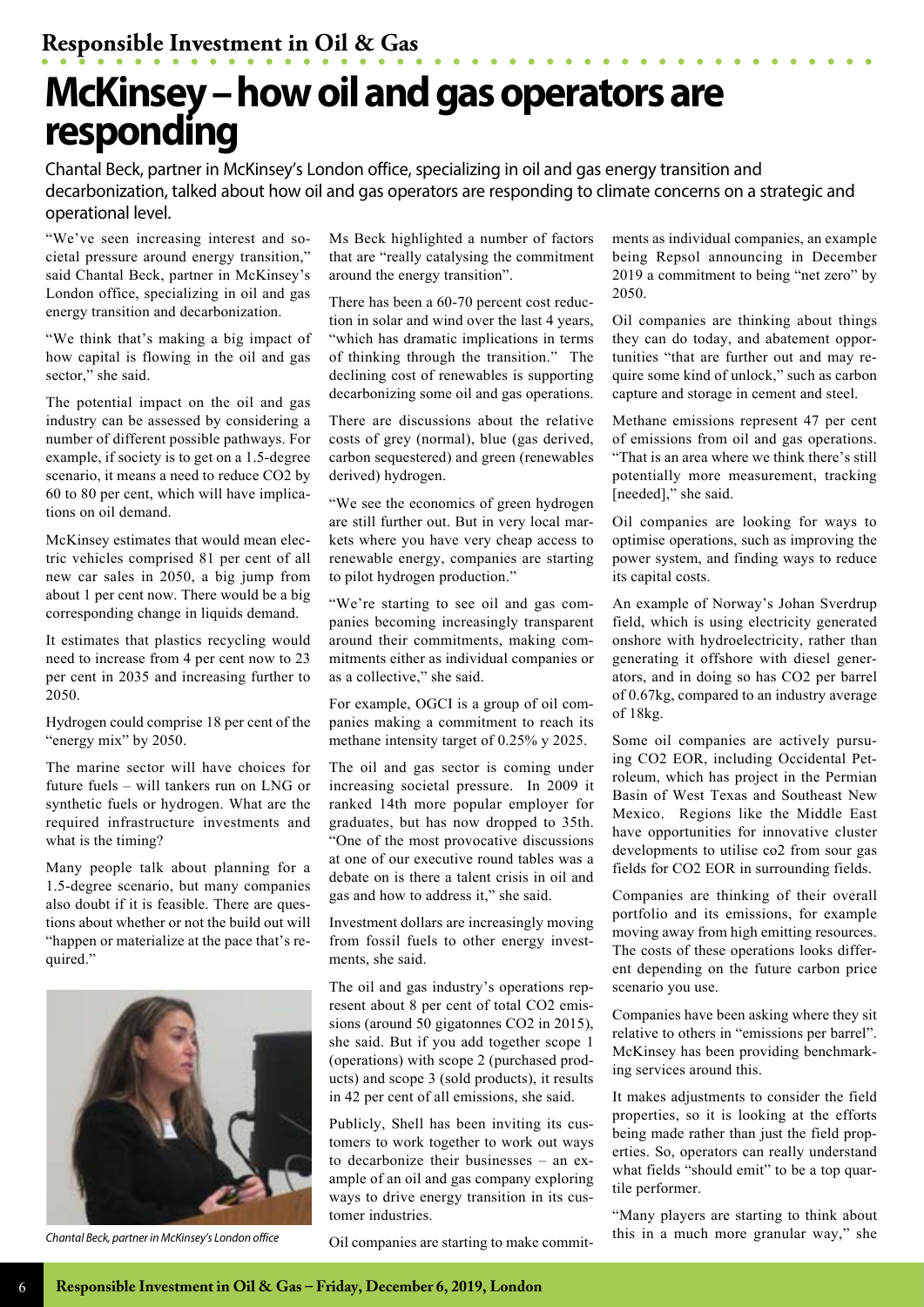said. "We see that it is critically important to really understand the carbon abatement cost curve for each field to inform decisions on abatement priorities"

Companies are aware that a balance is needed. They need to find ways to continue to provide energy but constrain within a 1.5-degree scenario.

There are some interesting ways to fund climate investment. For example, entities committed to net zero projects have offered to buy CO2 offsets for \$40 per tonne CO2. So, a low carbon oil and gas project can find investment through a bilateral arrangement.

Although many oil & gas players, speak

publicly about the commitment to the energy transition, the current investment in clean technologies is still "a very small piece of the total clean investment required," and a "small proportion of existing oil and gas capital allocations," she said.

McKinsey analyses what companies are doing. Some oil companies are involved in everything – biofuels, electric cars, carbon capture. Other companies, while others are "being much more targeted about where they are choosing to play," she said.

There are other strategic questions, such as if you get involved in biofuels, how do you source the feedstock. "You get into a very different game."

Companies getting into new business segments need to find ways to competitively differentiate themselves. The skills which work in the oil and gas sector, such as ability to take the right sort of risks, build scale, and deliver large scale projects, "are no longer critical elements or sufficient to win in other parts of the value chain."

Ms Beck was asked what carbon price most oil and gas companies are using in their modelling.

She said that McKinsey usually models scenarios including \$30, as well as and \$100. Some oil companies are modelling at carbon prices as high as \$60 for evaluating the economics of new projects, she said.



# **OGCI – providing oil industry leadership on climate**

The Oil and Gas Climate Initiative sees its role as providing leadership for the oil and gas industry on climate

The Oil and Gas Climate Initiative, a group of 13 oil majors, has a mission to "bring leadership into the space of oil and gas and climate change," said Charlotte Wolff-Bye, Equinor ExCom Representative and Low Emission Opportunities Workstream Lead with OGCI.

The group represents around 32 per cent of oil and gas production, equivalent to some 20 per cent of the world's energy needs. It was formed out of the World Economic Forum Oil and Gas group in 2014.

2015 was a year of big change for climate change, both because of the Paris Climate Agreement and because of the agreement on the United Nations Sustainable Development Goals. It also gave business, government and NGOs a "vehicle" to work together under the UN system.

"It was recognized that private sector and industry has an important role in shaping the future that we all want." she said.

Part of the work for the first five years has been establishing what the industry's role in this "space" should be, and where it can make a material impact, she said.

A major emphasis is reducing CO2 emissions from oil and gas operations, which currently account for 8-10 per cent of all the man-made CO2 emissions in the world.

Another emphasis is "accelerating low carbon solutions", and "inspiring and driving change in the energy transition."

After a formal launch in 2015, OGCI launched OGCI Climate Investments in 2016, a \$1bn project fund, to support its ambitions.

The work is organized into a number of workstreams.

The biggest is carbon capture, utilisation and storage. It has earmarked roughly half of its funds to go into CCUS. It announced a "CCUS Kickstarter" project this year, to bring an CCS ecosystem together and develop value chains, with regulators, decision makers, industry and financiers.



*Charlotte Wolff-Bye, Equinor ExCom Representative and Low Emission Opportunities Workstream Lead with OGCI.*

OGCI is directly involved with Norway's Northern Lights project, via Equinor, which is involved in the project and in OGCI (and is Ms Wolff-Bye's employer). It also has a project in the UK, and developing new opportunities in China, Saudi Arabia, The Netherlands and the Gulf of Mexico.

Another workstream is focused on energy efficiency, where "there's an enormous amount of effort that could still be done to remove emissions from the oil and gas industry's upstream operations," she said. Although maybe the OGCI members themselves have already done most of what is possible. OGCI wants to provide leadership for the whole industry, and invest in "near to market" technology, so the whole industry can benefit from it.

Another stream is "low emission opportunities", with a small group, mainly economists, which "gaze into the future and assess and create appetite for new areas for OGCI to engage in," she said.

Another focus area is "nature-based solutions / natural sinks".

Probably the most active group is on gas – including reducing methane emissions, work on flaring reduction, and the role of gas in the future.

A further worksteam is transport, looking at "which industries could we engage with most productively to help those scope 3 emissions."

In 2019, activities have also included looking at issues related to climate change but not to emissions, such as poverty and sustainable development. "Companies represented in OGCI have a big role in helping developing countries to get on the right trajectory," she said.

This group engaged stakeholders in dialogue through dedicated sessions in Brussels, China and Latin America, to get different answers to the question of what it means. "We won't be able to succeed in driving down emissions unless we also address other society woes," she said.

The oil and gas industry has seen its role in the past as mainly energy provision, and not engaging in how energy is used. "We need to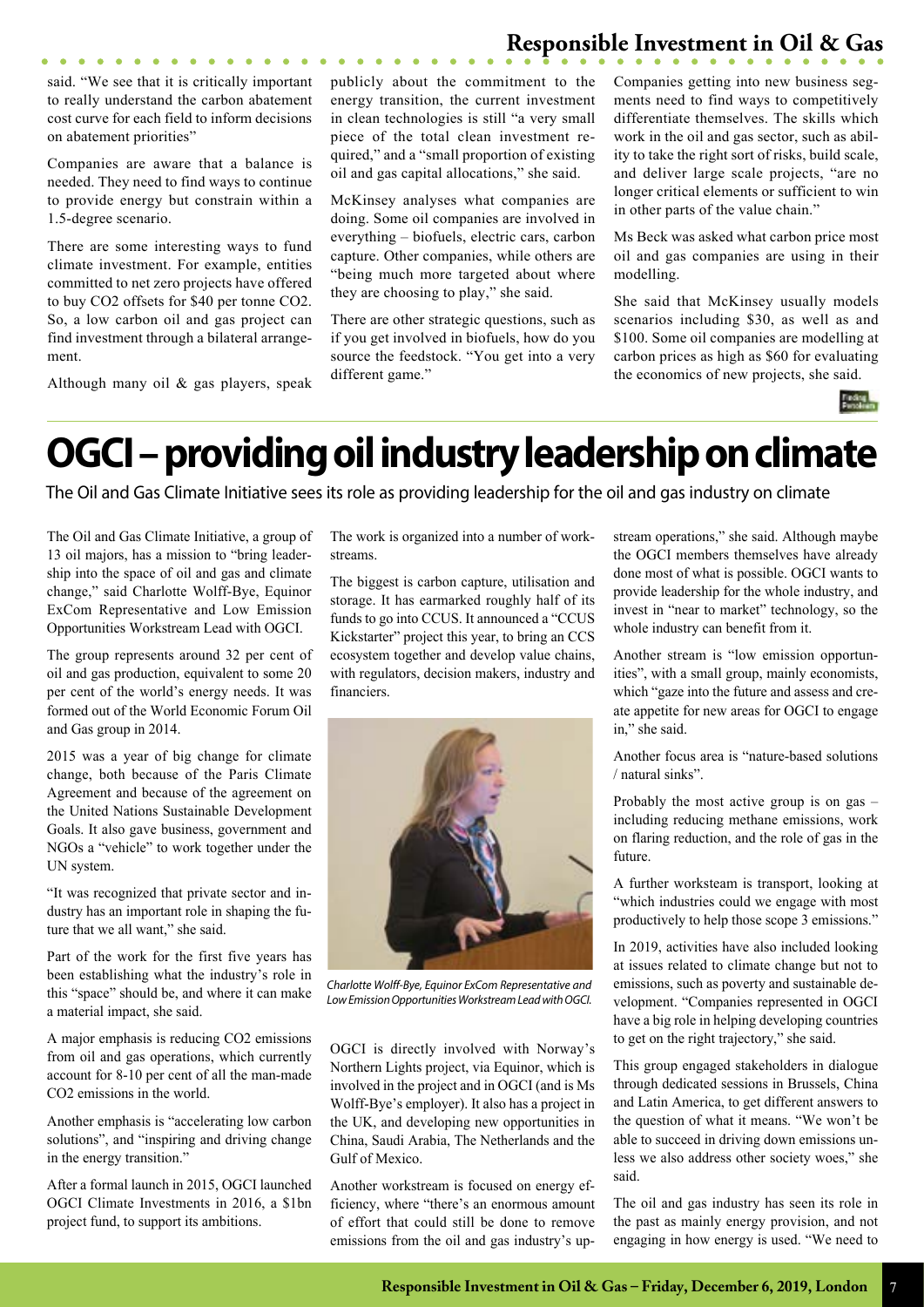forge a new leadership style," she said.

Ms Wolff-Bye was asked what OGCI could do to influence oil companies which are not members. She said that it can provide leadership – something which others can follow. An example of leadership could be Tesla Motors – before the company was formed, automotive companies thought they wouldn't need to make electric cars until about 2025. But because of the success of Tesla high performance electric

vehicles the European automotive industry had to fast-track their plans.

 $\begin{array}{cccccccccccccc} \bullet & \bullet & \bullet & \bullet & \bullet & \bullet & \bullet \end{array}$ 

Ms Wolff-Bye was asked if OGCI could help improve the reporting systems or make it more standardised.

OGCI has not signed up behind any specific reporting protocol, but it is actively observing the development of many of the protocols at a practitioner level, she said.

Some ESG analysts have quite a "shallow knowledge of the industry" and energy systems. For example, when people ask why we can't switch to renewables overnight. But other parts of the investor community get involved in much deeper discussions, such as how to make an investment work in projects like the Teesside Clean Gas project.



# **Chris Wheaton – an investor's perspective on E&P ESG**

Chris Wheaton, investment manager with Stifel, an investment bank, and an oil and gas industry specialist, gave some perspectives as an investor on how to judge ESG in the E&P industry

"For me, ESG is as big an issue as the oil price," said Chris Wheaton, investment manager with investment bank Stifel, and an oil and gas industry specialist.

Mr Wheaton studied chemical engineering and worked for 21 years as a financial analyst and fund manager in the energy sector, at one point running an investment fund with Eur 500m under management. It is becoming comparatively rare to find people at investment firms with specialist energy expertise, he said, which is a problem when companies need to make decisions about allocating capital.

The oil and gas industry needs a constant supply of capital, and if it doesn't, "bad things can happen as we saw in 2000s with severe supply crunch in oil, due to lack of investment we'd seen after OP crash of 1998," he said.

On a graph of change to % dividend yield (dividend / share price) comparing Shell and BP with the FTSE 100, we can see the curves were similar from 1999 to 2008, but since then have steadily got further apart. This implies that Shell and BP see the need to pay a higher dividend than the FTSE average – which implies that their cost of capital is also higher than the average. This could be attributed to ESG concerns. "ESG matters in a way it hasn't happened before," he said.

The oil and gas industry has not been great for investors over recent years. When the oil price went from \$25 to \$150, it barely made much impact at all to returns, because the money was spent on tax hikes, rising capital costs, and there were accelerated decline rates and inefficiency in industry, Mr Wheaton said.

Since the crash, the industry has made big improvements in the returns it gives invest-



*Chris Wheaton, investment manager with Stifel*

ors. "This is a much better industry than it was when the oil price was much higher than today. The industry has fundamentally fixed itself. It now needs to address ESG."

There are many stories of big oil companies selling assets to smaller ones, and then seeing higher uptime and better recovery factors, using existing resources more effectively, and being more responsive to changes. "Smaller oil companies could be better positioned during the energy transition."

But the cost of capital can be worse for smaller companies, which have a smaller pool of investors.

Many investors just think the industry is "too difficult to understand" and focus on something else. "There's this gap between specialists and generalist how are they approaching the problem," he said. "You need both in terms of investors to get the change."

The fund management industry itself has been through big changes in the past 2-3 years, coming under financial pressure, with fee income reduced, and so cutting its costs, and employing fewer specialists.

"The deep industry knowledge is disappearing," he said. "Fewer people just looking at one sector. Many people looking at 2, 3, 4 sectors."

The specialist industry knowledge will be required for some of the changes people are calling for, such as changes in reporting standards, and different levels of interrogation of company accounts.

Fund management companies have a wide range of ESG conditions of companies they invest in. Some try to assess companies with internal staff, on the basis that having in-house experts will give them better leverage with companies.

And there is a lot of social and environmental work that oil and gas companies do that "barely gets reported on".

"Companies have built transport links, health centres, roads, other infrastructure that enables economic development, improves people's lives, gives them healthcare. They don't talk about it – it is just something they have to do."

There is very little consistency in the reporting methods. "You need specialist industry expertise to understand what matters," he said.

"There is a risk, I think, that investors track what's easy to track rather than what's meaningful," he said. "Just because it is easy to measure doesn't mean it is the right thing to measure."

Some investors prefer smaller companies because they tend to work on shorter time horizon – with fields which will cease production in the late 2020s or early 2030s, rather than the 30 year horizon of the majors – climate risks are seen as more predictable over a shorter time period.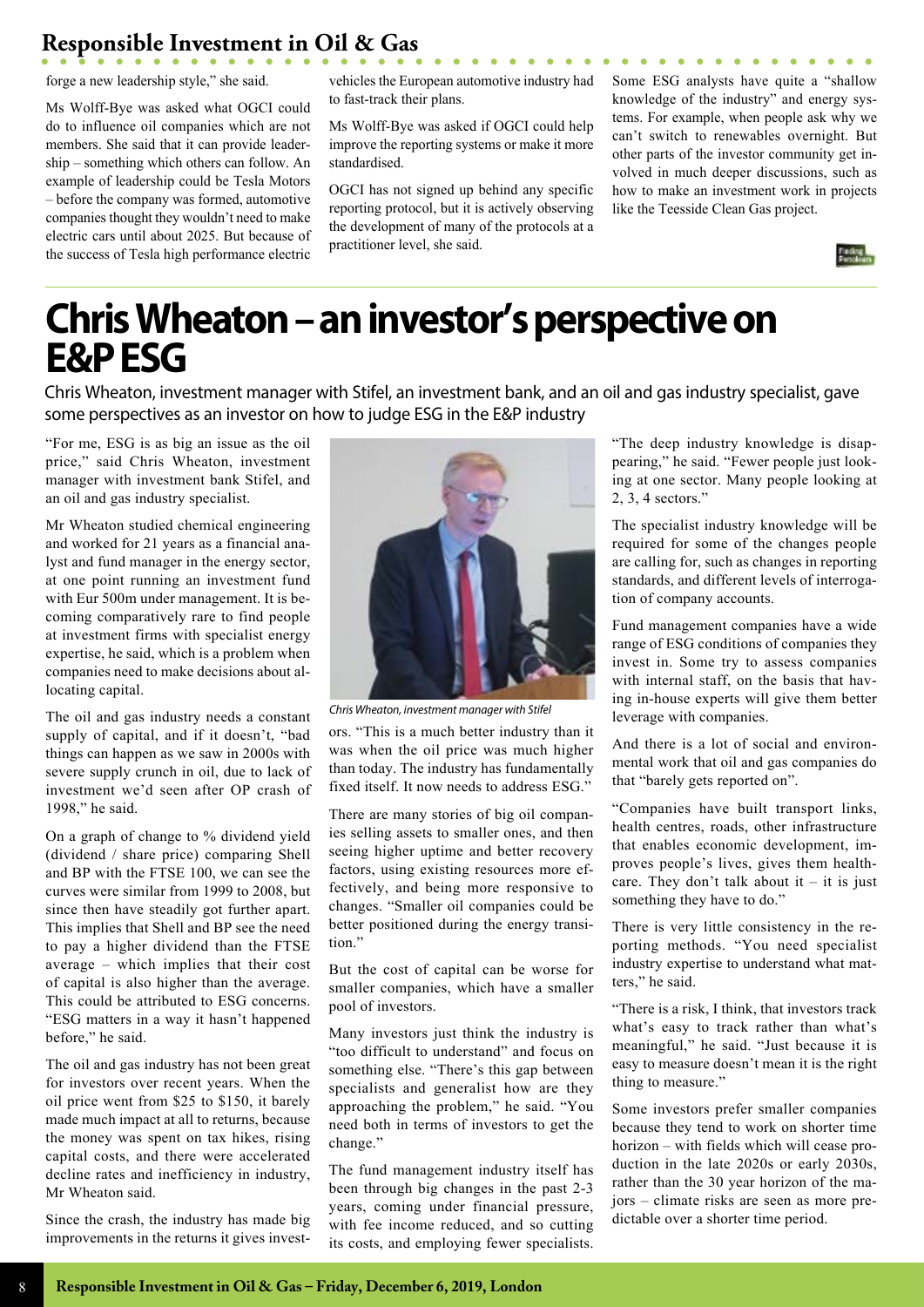### **Own analysis**

Mr Wheaton wanted to make his own analysis of CO2 from the industry's products. "I was surprised how hard it was to find all the data that I wanted in one place, to put together in way I thought was meaningful," he said.

Some data was in annual reports, some data was in a separate 'sustainability report'. "If sustainability is so important – why not put it in the main thing?"

Calculating the CO2 emitted from use of the industry's products is relatively simple, based on the production volumes.

Although the emissions from operations "are very much estimates," he said. For many companies, there are no reliable estimates for its operational emissions.

It is interesting to look at the carbon content in different oil company portfolios, based on whether they produce oil or gas.

All of the majors have a mix of 40 to 50 per cent oil and gas. BP's proportion of production which is gas is increasing. Shell's is decreasing, following the BG acquisition. Although that included BG's Brazil deepwater project which "generates 20 per cent return on capital employed, twice the average for Shell as a whole," he said.

For the US majors Exxon and Chevron, the increase in carbon content is due to increased liquids production from the Permian basin in Texas.

The mix of products is the biggest factor affecting total emissions. Operational emissions are less than 20 per cent of the total.

Some oil companies also produce biofuels, solar and wind. This is not included in figures of CO2 per energy produced, because the industry only reports CO2 on a per barrel of oil equivalent basis. Shell is "one of the world's largest producers of biofuels, nearly 1GW in solar and wind," he said.

Mr Wheaton showed an interesting comparison between oil and gas companies on total CO2 including from their products. One of the highest turned out to be AkerBP, which is a "fantastically well managed business, aggressively going after operational emissions and asset uptime." But its portfolio is also 80 per cent oil.

One of the lowest turns out to be Serica Energy, which has a portfolio which is nearly all gas. Premier Oil has a similar "tonne CO2/boe produced" to the majors, because it has a similar oil / gas mix.

In Shell's investor day in June 2019, the company gave a number of carbon content per unit of energy production, of 80kg CO2 per megajoule. "That's the first time Shell have put a number on that," he said. "Historically they only talked about operational emissions – not the whole of production."

The company has a target of 60 kg CO2 per MJ by 2040, and 40kg by 2050, "which they say is in line with Paris guidelines".

Although it is 168-page annual report, Shell only mentions wind power in 2 paragraphs, and only quotes the MW of capacity, not the amount of energy produced.

"If you're going to start talking about this



differently you need to display this differently to investors," he said.

# **Carbon capture**

When people talk about achieving the 1.5 degrees carbon budget, they talk about a "pretty aggressive decline in hydrocarbon usage that has to start now". But no-one assumes that any mitigation method, CO2 sequestration, will happen, he said.

"CCS to me is really important. It bridges the gap between where we are now and where we need to be, and does so in shortest time frame. We know CCS works and can produce oil and gas."

In the US we see CO2 injected into an oilfield, helping produce more oil.

"How about we use CCS EOR as a way of mitigating climate change and also using lower carbon intensity fuels, given that we are on a pathway that is already saying we are really going to struggle to hit 1.5 degrees?"

"Oil and gas companies already own the infrastructure – they can become part of the solution."

Norway's Northern Lights project "is a great idea," he said. But Mr Wheaton estimates that it would need a \$60 to \$70 tonne carbon price to work, equivalent to a \$25 a barrel extra cost of oil.

"I'm absolutely sure the oil industry can be part of the solution. If we're not we'll have solution imposed on us," he said.

# **Good at reporting?**

Mr Wheaton was asked if ESG reporting could actually be a positive for the oil and gas industry, because it could demonstrate that the industry is well managed compared to industries like manufacturing, retail, agriculture and fashion.

He replied that the industry does have a good record of being well managed, if defined as being able to deliver on promises made to shareholders.

"You've got to make the right promises. You've got to demonstrate you've got clear and simple numbers you can give people. This is what we promised you, and this is what we're going to deliver."

One audience member said his company works in both oil and gas and mining, and sees that "mining companies by comparison are far worse at understanding and managing risks". Although mining companies can say they are on the right side of ESG, because they are mining materials to make batteries for electric vehicles.

**Responsible Investment in Oil & Gas – Friday, December 6, 2019, London** 9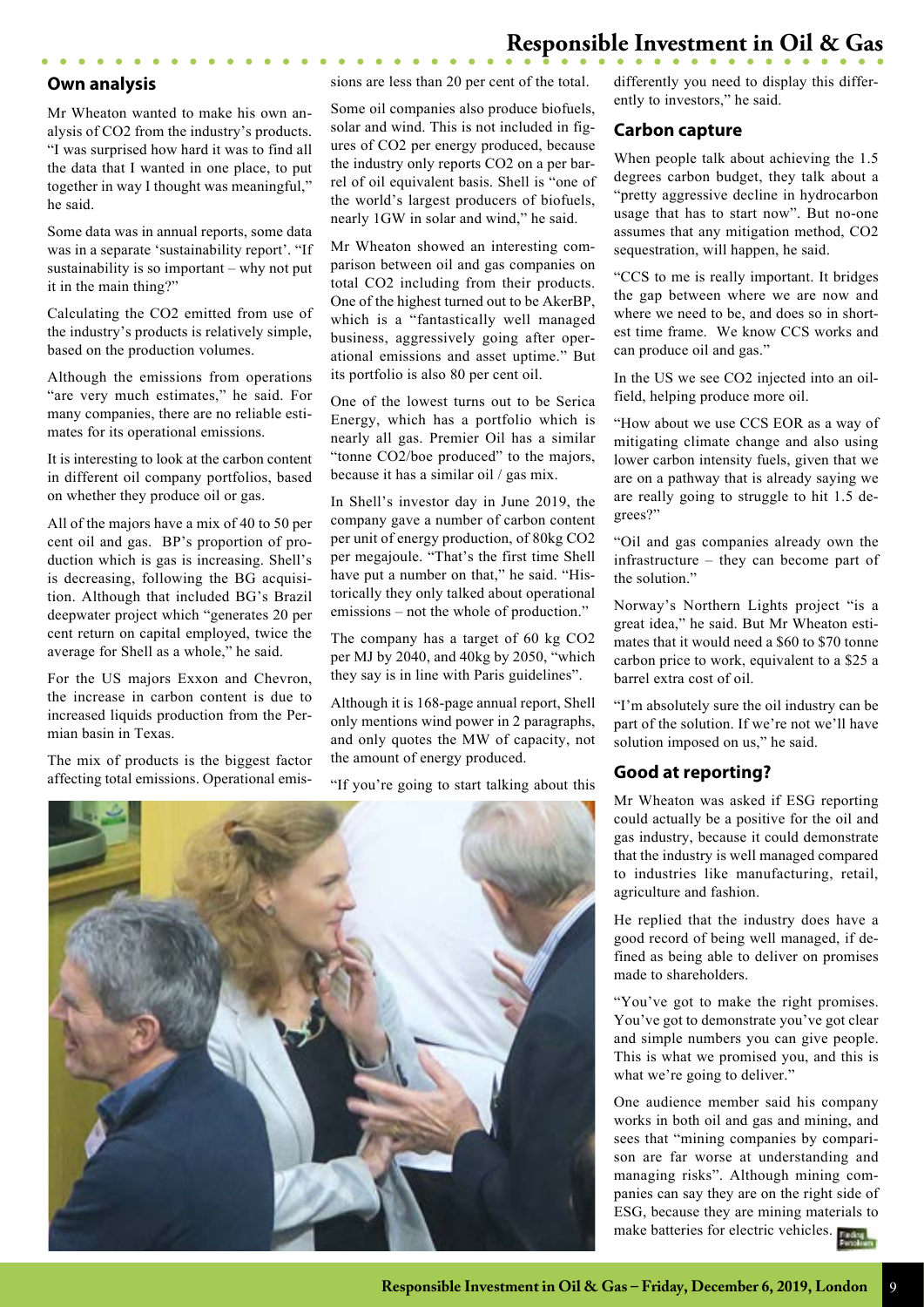# **ESG issues with operations in Africa**

Greg Coleman, chairman of oil and gas consultancy Petromall (and a former head of investor relations with BP), shared some perspectives on ESG in Africa, and what a complex issue it is, based on his work with Virtual University of Uganda

Greg Coleman, chairman of oil and gas consultancy Petromall, has been involved in Uganda oil and gas industry since 2017, following his company's acquisition of the Virtual University of Uganda, in Kampala. This has given him a good insight into the good and the bad, and the deeper challenges.

The thinking at the time was that the oil and gas industry was about to develop in East Africa, so "a good time to start transferring our experience," he said. "It has proven to be even slower than I thought."

Oil was discovered in Uganda in 2009, and it has potential to produce 250,000 to 300,000 bopd. But nothing has been produced so far. There have been long delays building a pipeline from the oilfields to a port on the coast of Tanzania. The project has also been held up due to a dispute between operators and the government over payment of corporation tax for a share in a project to change hands between Tullow Oil and Total / CNOOC.

So far, \$4bn has been spent by government on infrastructure, and \$4b have been spent by international companies to explore, appraise and develop. If the project doesn't proceed this will all be written off.

"I often have a conversation with students, why would we ever want oil and gas to be developed in our country," he said. And perhaps the answer is, "maybe you shouldn't, if you have it developed the way we did it 20-30 years ago."

For Mr Coleman, there is still a personal dilemma of whether the project should go ahead. "I'm a developer, so yes, but I want it to go ahead. It is very difficult to say, you shouldn't do it, and you won't have electricity, you won't have jobs.

Oil and gas production in the region links to the Sustainable Development Goals in many ways – providing money to the state to alleviate poverty, giving people fuel for transportation and access to electricity. But fuels also emit CO2, something people are very aware of.

### **Energy overview**

As a regional energy overview, the region has much hydropower, but other than that, the main energy sources are biofuels (wood and cow dung). There is a little solar, geothermal and wind power, a little imported

oil and gas, and some indigenous gas in Tanzania, where the producers struggle to get paid by their customers.

The Chinese government is investing and lending billions of dollars for projects in the region, with schemes to build ports and railways, LNG schemes, mine cobalt in the Democratic Republic of Congo and much more. In Ethiopia, large investment is being made in natural gas projects. There is a big hydroelectric power project.

One Chinese supported investment is a rail line from the coast of Kenya to the interior. It is aimed to link to a rail line in Uganda which brings its own challenges. The rail lines are mainly for transporting cargo, and relieving traffic from the road.

Although so far, locals do not necessarily find it easier to offload cargo from rail to trucks in Nairobi, a capital city – it could be easier offloading it from a vessel onto trucks in the port of Mombasa, where there is more space.

"I don't think anybody is thinking about these kind of infrastructure issues," he says. "The Chinese just put money in and hope it all works."

And some of the investment funds going into infrastructure mean less money going into healthcare and education. "The trend of the relative amount of money going into social investments is declining and is looking to continue decline for a number of years."

South Sudan has been producing oil and gas for many years, and it has been a cause of conflict over ownership. Mozambique is developing massive LNG schemes in the North, which has attracted interest from terrorists, so "people need to go to work in armoured personnel carriers."

There is a plan to build a pipeline in Kenya, connecting the oil production near Lamu, in the interior, to a port on the coast. Currently 2,000 bopd is sent from Lamu to the coast by truck, so 20 trucks a day. The road goes through the middle of Nairobi, where there are often lengthy traffic jams.

The LAPSSET PROJECT (Lamu Port South Sudan Ethiopia Transport Corridor) will add up to \$10-\$20bn of investment, in a country with a GDP of \$75bn. Tullow is planning to sell part of their Lokichar oil development project to provide financing

capacity for their project.

"Managing expectations is one of the bigger issues that occurs in this part of the world. Governments want to promise jobs, big investment, everybody gets to move to new home. But it is not happening at the rate / expectations are being created but not being fulfilled."

### **Uganda**

In Uganda, there is Chinese investment in hydroelectric power. It is structured as a loan, which should be repaid to China through electricity bills. Individual projects can cost \$1bn to \$2bn, with power generation of 180 MW.

Currently only 15 per cent of people in Uganda have access to reliable electricity, and there's a big push by government to create more access.

It requires power lines, agreements about land, tariff agreements to pay for power and robust systems and processes.

The government is hoping to pay back some of the loans with revenues from oil and gas development, he said.

The main oil development, Tilenga, operated by Total, is at the North end of Lake Albert, and the Chinese (CNOOC) operated Kingfisher field is at the south end. Uganda plans to build a big industrial park in Hoima, mid-way between them. The British government has lent the Ugandan government \$300m to build an international airport in the industrial park.

The industrial park adjacent to Lake Albert will eventually include a 60,000 bopd refinery, a petrochemical plant, with an airport in the middle, in an area 6km to 5km. It was designed by an architectural firm in



*Greg Coleman, chairman of oil and gas consultancy Petromall*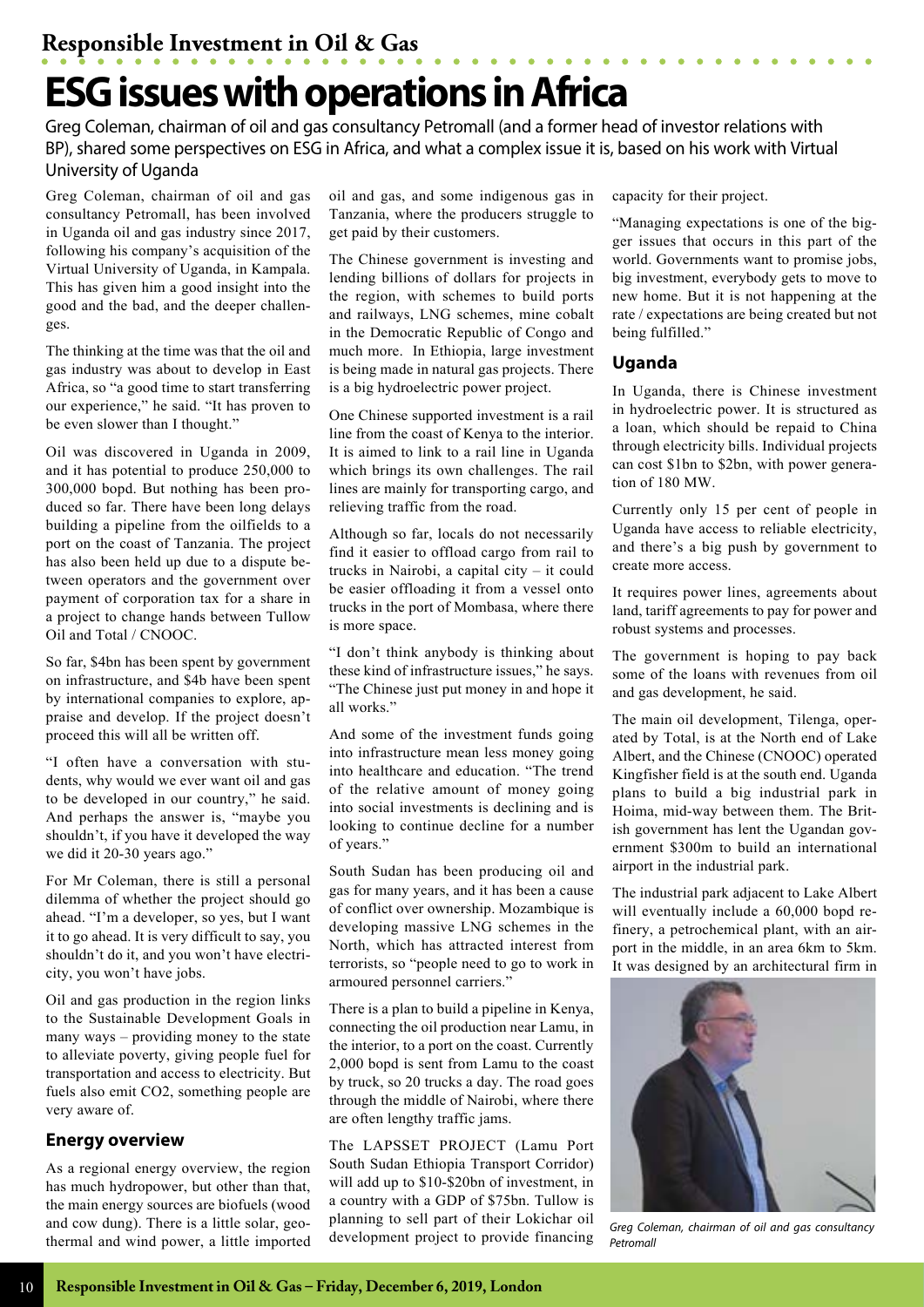Singapore, used to building industrial parks in dense areas of Singapore and China. But it may not be a suitable design for Uganda, which has much more space, and "a place which doesn't understand perfection," he said.

. . . . . . . . . . . . . . .

The Environmental and Social Impact Assessment (ESIA) for Kingfisher is 3400 pages long, with a 150-page executive summary, and the ESIA for Tilenga is 2400 pages.

"It is the document set that the regulator and the communities look at to understand the environmental impact these developments will have on local area," he said. "Most of them won't read, English language is not that well developed in this region. So, there's no way this can be a proper consultation in my book. The day 200,000 people arrive in the area looking for jobs, they'll say, you all had a chance to opine on these ESIAs."

"Total is the main leader of this. They are one of the more responsible companies in our sector. Total has a global reputation, a long-term view, they've done this before in West Africa. But they have a lot of challenges in front of them."

"Some 'fly by night' local company won't know what's going to happen."

The Kingfisher oil processing centre is on the edge of Lake Albert, with the refinery on top of an escarpment, and oil development on the bottom, adjacent to the lake, so any oil spills may pollute the water. Total is planning to extract 400,000 bopd from the lake to inject into its oilfields, which may lower the water level and make fishermen unhappy.

In order to do it properly, you might want to ensure fisherman understand that there's an oil development going on, and what to do if there's a spill. It might be better to move the refinery away from the lake. It may be well built today, but problems might emerge in 10 years if it is not well managed."

Political pressure is being imposed on Total and the Chinese to provide feedstock for the refinery, which may mean that not enough feedstock is going into the pipeline to pay for it. And there is a question about the market for the refinery's output.

Uganda has set up its oil and gas institutions, with help of advice from the Norwegian government. It has a national oil company, a regulator, and a ministry separate to the regulator, a policy and a workforce strategy. "But it's all on paper, not in practice," he said.

The project will employ 12 to 13,000 people at the peak but there are 15m people looking for a job in Uganda, and locals will not be able to do all the jobs. When the project goes into operation there will be around 2,000 jobs.

"Governments all went to be re-elected- so they promise lots of jobs and get re-elected and let someone else worry about social impact," he said.

There are questions about how the waste will be managed. It will probably be the responsibility of Total, the operator.

The pipeline planned to Tanga, on the Tanzania coast, will be 1500km long, the longest heated pipeline in the world, crossing a national boundary.

On the other side of Lake Albert is the Democratic Republic of Congo, and South Sudan and Kenya to the North, with millions of refugees and people looking for jobs.

There is some improvement in transparency – when \$200m was borrowed from a fund set aside for pensions to build a highway, people were aware of it, although were unable to prevent it.

In terms of what could be done better, the industry could tell a better story about what it is doing, including engaging with reporters who make the effort to understand the industry, and providing public information in more depth and with more accuracy. It needs to "find investors sympathetic to what you are doing."



# **Roberto Bencini – CCS from an investor perspective**

Carbon capture and storage (CCS) may soon become investable to a certain extent, if the carbon price is higher than the costs, said CCS expert Roberto Bencini of Petromall. But a more interesting issue may be whether oil companies engaging in it can improve their CCS "score" with investors

Roberto Bencini of Petromall, a petroleum geologist and CO2 storage expert, said that carbon capture and storage could soon be 'investable' in itself – and perhaps oil and gas companies which engage in it should 'score' higher in ESG assessments by oil companies.

Power experts have seen since 2001 that carbon capture and storage could take a large share of the CO2 emission reduction needs, and the same is true now, he said.

There are ways to reduce CO2 which are cheaper but limited in scope, such as substituting coal to gas. And there are ways to reduce CO2 which are more expensive, such as renewables, when all costs are considered.

The cost of capture and storage has been slowly decreasing over the past decade. There is a target price of \$20-\$30- per tonne of CO2 avoided, but that has not yet been reached.

Meanwhile the market for CO2 emission trad-

ing scheme certificates stayed stagnant from 2008 to mid-2017, at around Eur  $5/$  tonne – but started rising from the beginning of 2018, touching Eur 29 a tonne a couple of months ago. In theory CCS will be viable when the curves cross, so the cost of carbon capture is the same as the ETS price.

The capture, getting a supply of pure CO2 from fuel combustion, is the biggest part of the costs.

There are three ways to do it - post combustion separation of CO2 from the flue gas, pre combustion separation (gasified fuel combusted with oxygen from an air separation unit), and oxyfuel combustion, which has CO2 taking the place of nitrogen in the combustion air mixture. Post combustion is most common, oxyfuel is perhaps most promising, he said.

CO2 can be used to improve production from



*Petromall's Roberto Bencini*

oilfields in enhanced oil recovery, which could give CCS a business case - although that needs a suitable oil composition and a particular set of pressures and temperature, and so not suitable for every oil field.

Bioenergy with CCS is "a good idea", growing biomass to take CO2 out of the atmos-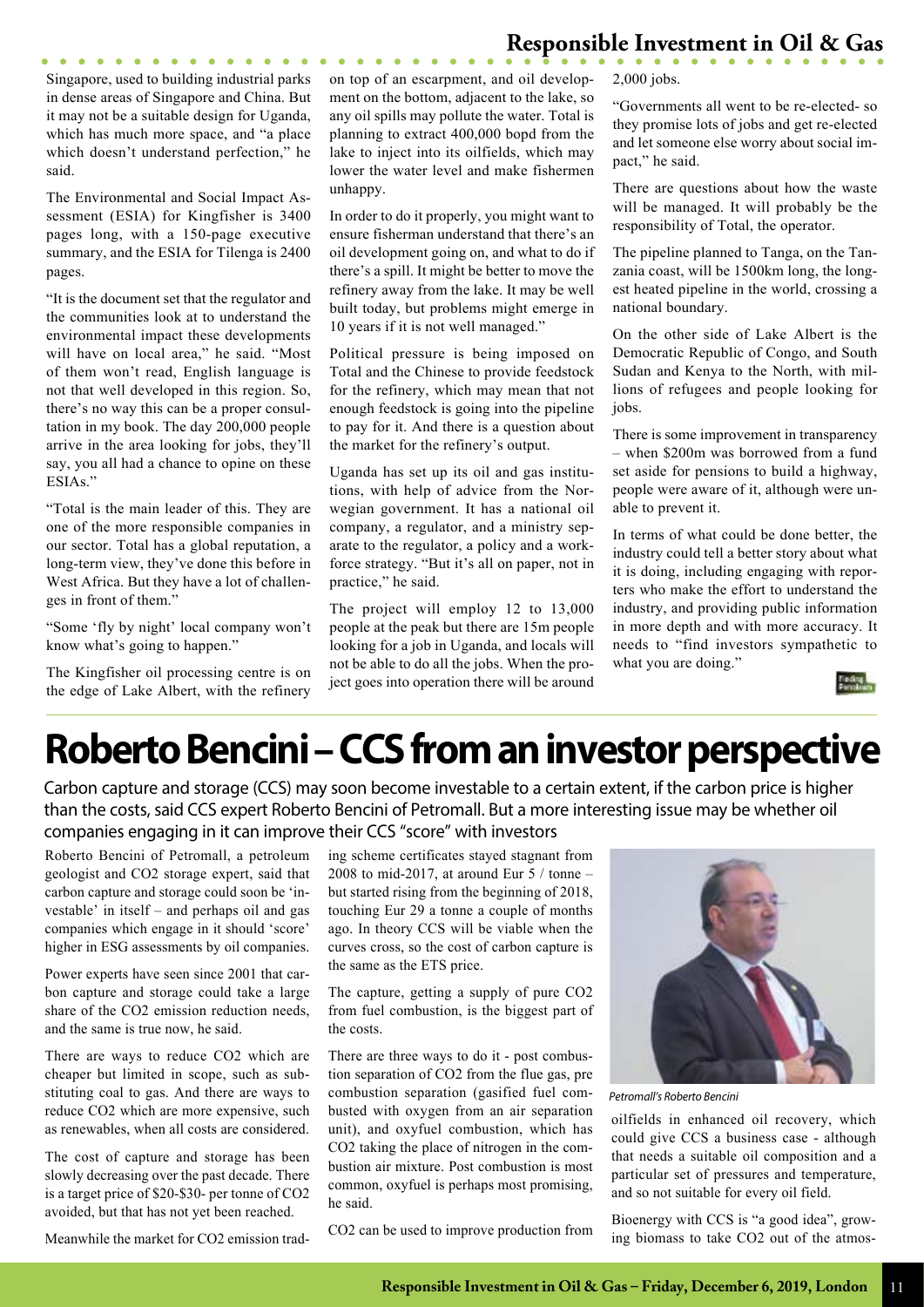phere, burning it for power production, and But the simplest, most tested way to store sequestering the CO2, he said.

CO2 can be stored in deep unmineable coal beds, where it could be used to drive methane production. There have been several experiments, including in New Mexico and the Silesian Coal Basin of Poland. Coal will absorb the CO2, so it remains immediately trapped in the coal matrix.

CO2 underground is to use deep saline aquifers, as used in the Sleiper project offshore Norway.

People sceptical of the safety of CO2 storage can consider that there are many natural CO2 fields in the subsurface, where CO2 has been stored for millions of years, including in parts of the world with many earthquakes, such as Italy.

Being engaged in CO2 capture and storage should count as an ESG factor for oil and gas companies, he said.

. . . . . . . . . . . . **.** 

Petromall is proposing a scorecard scheme involving different ways petroleum companies are engaging with ESG, which could include involvement in CO2 capture and storage, which could be called "Petroleum ESG Assessment".



# **Social: The Social Impact of Decarbonisation**

Jay Wagner of Plexus Energy gave some advice and ideas about how companies should approach the "S" – for "social" - part of ESG

Jay Wagner, Director of London-based social risk management consultancy Plexus Energy, noted that the shift towards deep reductions in carbon emissions and the deployment of Renewable Energy (RE) at scale to implement the Paris climate targets will have major socio-economic implications, both at a societal and a project level that energy companies and their investors should take into account.

He explained that the decarbonisation agenda involves decisions on the kind of energy systems to build, where to build them and how to distribute their benefits, costs and risks.

He emphasized that there is a gap between the expectations of a fast renewable energydriven energy transition and the continued reliance on fossil fuel-based energy systems.

He outlined some of the social impacts associated with decarbonisation and noted



*Jay Wagner of social risk management consultancy Plexus Energy*

that it is a complex socio-technological transformation with major economic, political and social implications.

He explained that alongside environmental, engineering, financial and political considerations particular emphasis will have to be placed on public acceptance, social impact management and stakeholder engagement.

Noting that the "S" in ESG stands for "Social" he emphasised the importance at a project level of getting local community relations right. He presented a number of examples of social factors that oil and gas and energy companies and their investors need to consider.

Mr Wagner defines social performance as "positive and negative impacts that projects can have on local communities and societies in which they operate".

Emphasising that while many companies and projects carry out Environmental and Social Impact Assessments (ESIA), "this does not indicate whether the ESIAs are of a sufficiently good quality."

"The indices, for example, do not indicate whether the ESIA or related stakeholder assessment was properly carried out. Communities, moreover, rarely speak with one voice and that they are often quite fragmented," he said.

E&P, energy and climate change-related issues affect local communities and stakeholders in many different ways. For example, the removal or lowering of fuel subsidies and the resulting increase in fuel prices can result in violent protests as recently happened in Ecuador.

"Phasing out fuel subsidies is of course a logical conclusion of the Paris Climate Agreement, but many governments in Africa, Asia and Latin America have real concerns that this will result in social unrest." "Even with relatively minor increases in the price – you have the risk of social unrest."

The UN Sustainable Development Goals (SDGs), for their part, include the goal (SDG 7) that people have a right to affordable and clean energy, he said. Currently a

billion people don't' have access to electricity. "SDG 7 is a worthy and important goal."

Access to clean and affordable energy could, for example, reduce the number of premature deaths due to air pollution, including indoor air pollution (e.g. from inefficient wood stoves).

Lack of access to electricity, and the collection of firewood, is also linked to deforestation in many parts of Africa, Asia and Latin America. But how this goal is achieved will have important implications from a sustainability and social perspective.

# **Keeping the locals onside**

To illustrate some of the problems energy projects can encounter from local opposition, Mr Wagner presented an example of a 23MW hydropower project in Guatemala.

Planning for the project started in in 2010, and construction began in 2014, but was halted following violent protests which resulted in a number of fatalities and the destruction of equipment. One of the problems in this case is the fact that local communities expected the project would result in access to electricity, but this has for a variety of reasons not been the case.

"The community is completely split – those for it and those against it," he said. "There were pre-existing community tensions. When you introduce a project with a large footprint like this one it risks fragmenting local societies even further, especially when there has been an absence of meaningful stakeholder engagement. That's what has happened in this case."

"Hydropower is of course not necessarily a bad thing, but in this case the impact assessment was flawed, which contributed to poor impact management," he said. A key conclusion from this case is that "local people often have a different take on whether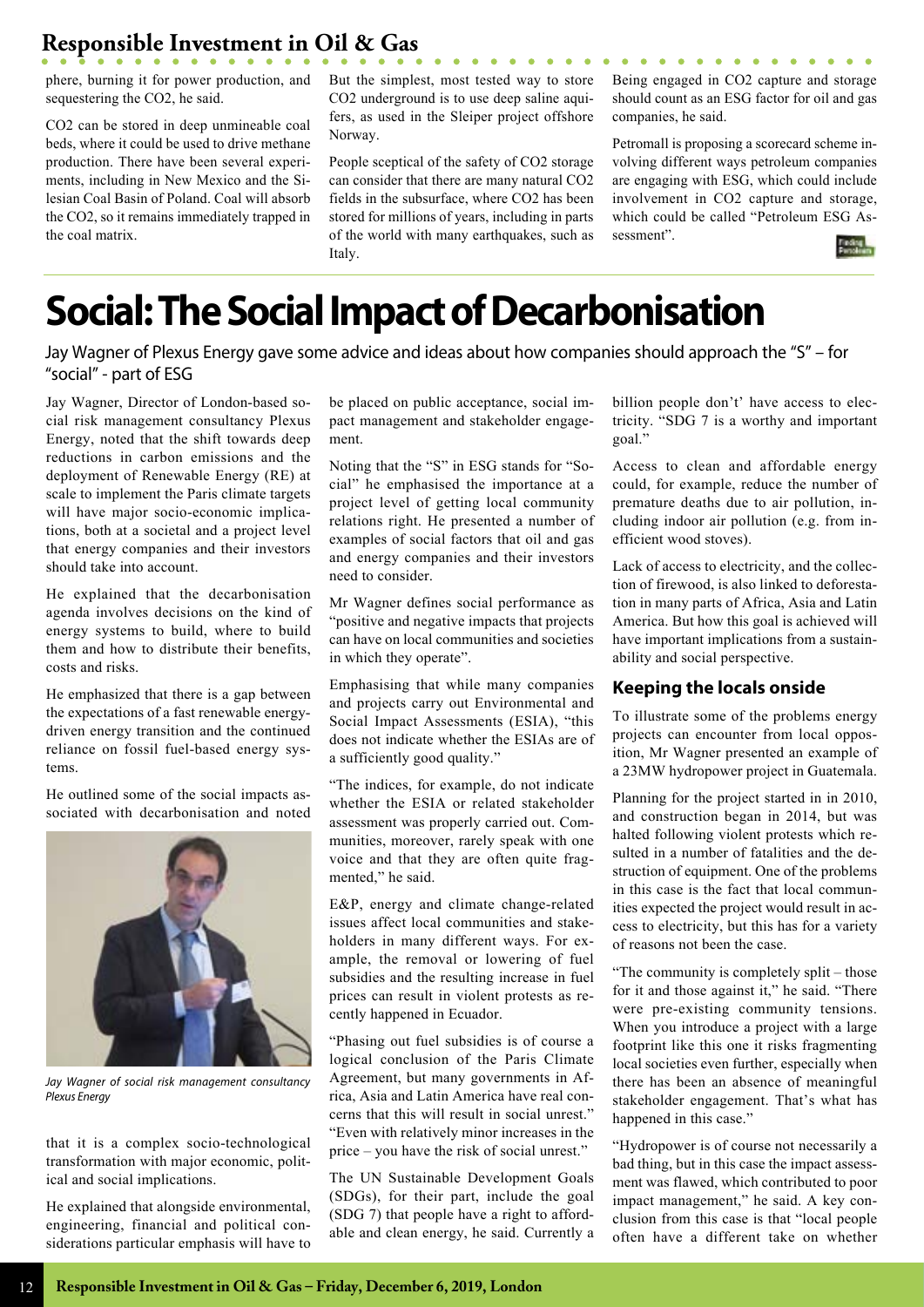and how a project like this should be constructed." If you ignore this aspect it can result in significant delays, cost overruns, reputation damage and outright cancellation of the project.

Social protests in many parts of the world have in fact resulted in the cancellation of some projects. In all such cases it is essential to consider the social dimension and to think through what the value proposition for local communities is. Where there is a gap between local expectations and the delivery of benefits, or where the stakeholder engagement process has been insufficient, there is a risk of social conflict and opposition to the project, be this a traditional oil and gas or a renewable energy project.

Local objections have also been an obstacle in CO2 sequestration projects.

If carbon capture and storage is one of the stepping stones to get us to decarbonization, a key issue will be public acceptance. An example is the Dutch Barendrecht project in 2010, planning to sequester CO2 from Shell's Pernis refinery.

Before work started, local acceptance had been seen as a potential risk, since the CO2 would pass through densely populated areas. In the end, the project was cancelled due to public opposition, in part due to safety concerns but also due to a flawed stakeholder engagement process.

A more positive example was the Benban solar power project in Egypt, one of the world's largest solar power projects. It is in a remote desert location in southern Egypt. Encouraged by international development banks funding the scheme, the project team placed strong emphasis on meaningful public engagement, working with local tribes regarding local hiring and working closely with contractors to ensure social commitments were properly implemented.

"Solar projects, it is worth pointing out, are not impact free," he said. "These projects often are spatially quite extensive, resulting in the loss of agriculturally productive land and habitat loss."

"You have to remember that communities may have a different way of looking at this than the energy investor, banks or government."

"In all of this – perception is reality. What people hear, fear and see, is real to them. These questions have to be addressed."

Mr Wagner briefly mentioned the case of a project he worked on a few years ago on the relationship between fishing and offshore oil and gas operations in Liverpool Bay (UK).

One of the representatives of the local fisherman's association was initially sceptical and reluctant to be interviewed because he thought the project was about offshore wind development.

When he realised the project was in regard to offshore oil and gas, he became more relaxed and was willing to engage, noting the need for the wind industry to listen more and learn the hard-won lessons of the oil and gas industry in regard of community relations, which would help to build trust.

In closing Mr Wagner reminded the audience that while decarbonisation represents significant opportunities for investors and energy companies alike, the measures required to achieve the steep cuts in carbon emissions the Paris Agreement implies will have profound socio-economic implications, both at a societal level and at a project level.

He emphasised that decarbonisation is inherently difficult, and that renewable energy is only one of several pathways to get the world on track to meet the targets set out in the Paris Climate Agreement.

Whichever energy system and solution is chosen, he reminded the audience that it is essential to think beyond engineering and financial aspects and to address the social impacts of the Energy Transition.

In this regard he noted that it is important to learn from the lessons of the extractive industry regarding social impact management and that ignoring the social dimension risks value erosion in any type of energy project. In all cases, public acceptance and delivering visible benefits to local stakeholders are an integral part of the process.